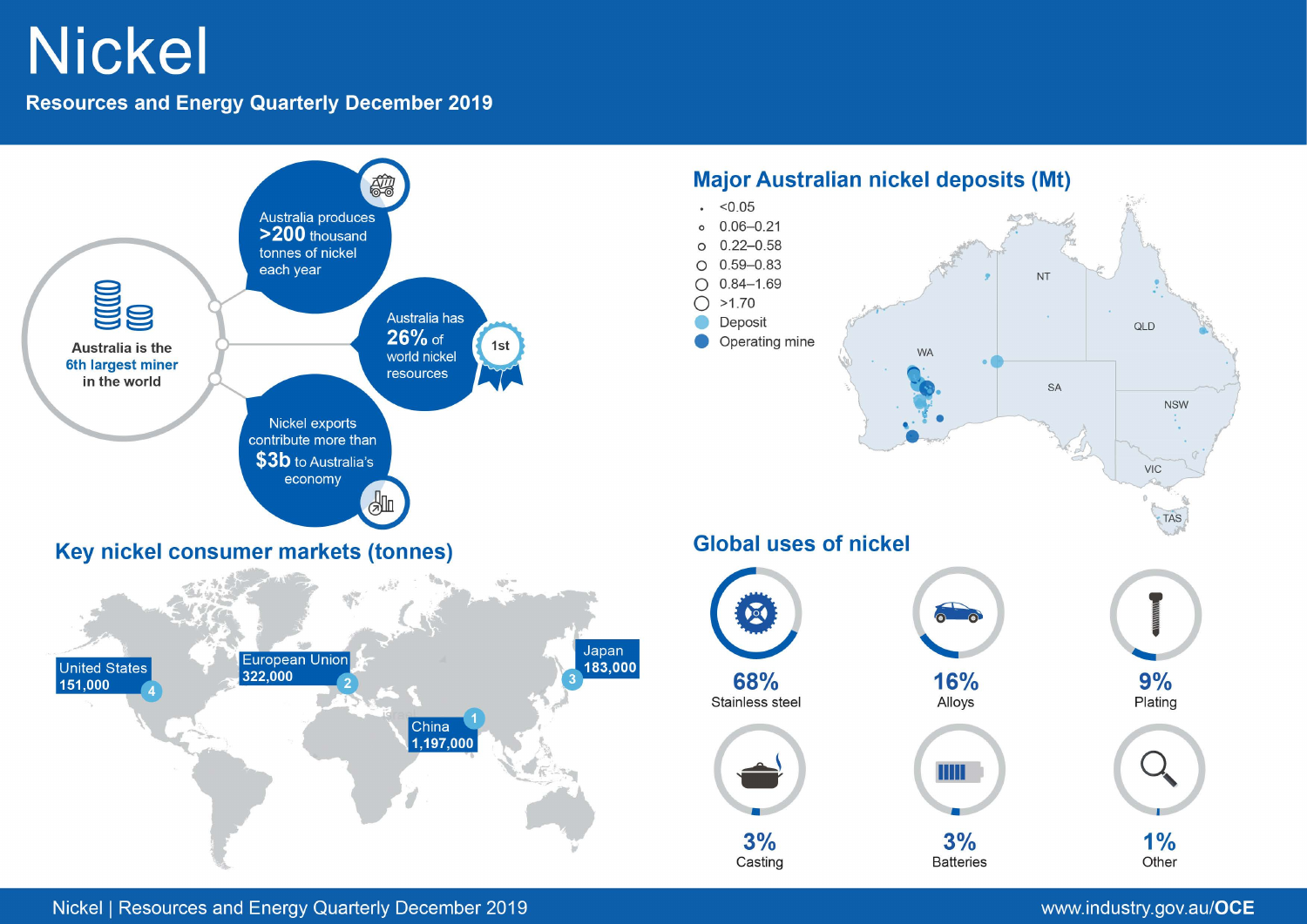## **13.1 Summary**

- Nickel prices are expected to rise as a result of higher consumption and Indonesia's restrictions on exports of nickel ore. Prices are forecast to average US\$16,500 a tonne in 2021, up from US\$14,000 in 2019.
- New projects and expansions in Australia's production should support exports, which are forecast to increase from 225,000 tonnes in 2018– 19 to 270,000 tonnes in 2020–21.
- Both higher prices and growing export volumes are expected to support Australia's export earnings, which are forecast to reach \$4.7 billion in 2020–21, up from \$3.6 billion in 2018–19.

## **13.2 Prices**

#### Policy shock spikes prices and lowers stocks

Nickel prices moderated in the December quarter, after strong gains in the first three quarters of the year. The nickel price averaged an estimated US\$16,000 a tonne in the December quarter, 39 per cent higher than the same period in 2018 (Figure 13.1). Uncertainty around Indonesia's export ban — which was brought forward two months from the recently changed January 2020 implementation date — prompted fears of a market deficit. Speculation around looming market shortages prompted a significant drawdown of warehouse stocks. London Metal Exchange (LME) stock levels fell to 60,000 tonnes at the start of November — the lowest level for 11 years. Towards the end of the quarter, the impact of lower stainless steel production in China started to weigh on prices. The nickel price is estimated to be US\$14,000 a tonne in 2019, 7.0 per cent above 2018.

#### Continuing market deficit to support strong prices

World consumption is expected to outpace constrained production growth over the outlook period, supporting price growth. Prices are forecast to increase to US\$15,800 a tonne in 2020, before rising to US\$16,500 a tonne in 2021 (Figure 13.2). China's stainless steel consumption growth and the ongoing influence of the US-China trade tensions represent significant swing factors, as well as the extent of Indonesia's export ban.

#### **Figure 13.1: Recent nickel price and stock level trends**



Source: Bloomberg (2019), London Metal Exchange (2019)

## **Figure 13.2: Forecast nickel spot price and stock levels**



Source: Bloomberg (2019) London Metal Exchange; S&P Platts Global 2019; Department of Industry, Innovation and Science (2019)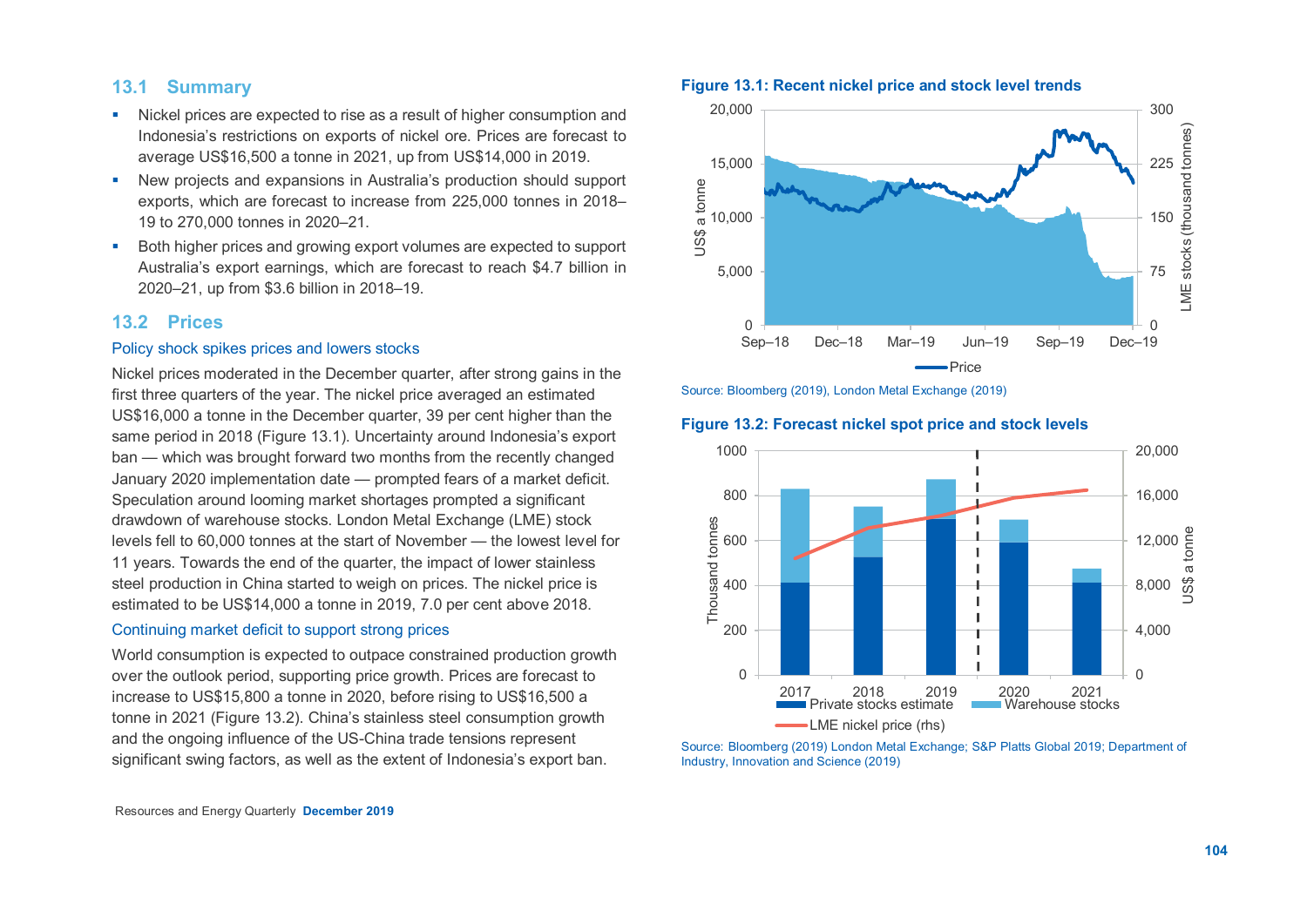## **13.3 World consumption**

## China's manufacturing supports consumption growth

In 2019 world nickel consumption is estimated to be 2.4 million tonnes — 2.5 per cent higher than in 2018. This is slower than recent years, as growth has been weighed down by deteriorating world economic conditions. China accounts for more than half of world nickel consumption, and in the year to September, nickel consumption grew 13 per cent compared to the same period in 2018 (Figure 13.3). Stainless steel production, the largest use of nickel, has been stagnant in most countries except for China. World nickel consumption excluding China fell 2.9 per cent in the year to September, primarily due to lower consumption in Japan and flat consumption in Indonesia.

#### Healthy consumption growth expected over outlook period

World nickel demand is forecast to grow at an average 2.0 per cent a year over the outlook period, reaching 2.5 million tonnes in 2021. Higher usage in China is expected to account for most of this growth. However, China nickel pig iron processing is heavily reliant on imports of Indonesian nickel ore, which may be constrained by export restrictions. Usage in Indonesia is expected to continue growing, with downstream investment in nickel smelting capacity and expanding stainless steel manufacturing. Partly supported by Indonesia's export ban, 6,500 tonnes of new stainless steel capacity is expected to come online in Indonesia over the outlook period.

Nickel used in batteries is currently a small market, accounting for about 3 per cent of nickel usage. However, growth in stationary energy storage and electric vehicles is expected to raise nickel usage, particularly as nickel intensity in battery chemistry rises. The potential growth prospects are significant — Bloomberg New Energy Finance forecasts nickel used in batteries could rise by over 20 per cent a year over the outlook period.

Strong consumption forecasts are expected to outpace production growth and leave markets in continued deficit — although the production outlook is very uncertain with a number of political factors at play.

#### **Figure 13.3: Nickel consumption by major country**



■ China ■ Rest of world ■ Japan ■ United States ■ Indonesia

Source: International Nickel Study Group (2019), Department of Industry, Innovation and Science (2019)

## **13.4 World production**

#### Nickel output grows amid positive price signals

In 2019, mined nickel output is estimated to have reached 2.6 million tonnes, 7.0 per cent higher than 2018 (Figure 13.4). Nickel output has been incentivised by strong price signals and prospective consumption growth, and Indonesia has accounted for most of this growth. Production from the Philippines — the world's third largest producer — has been constrained in 2019. Increasing environmental standards and government audits have led to a number of open pit mines being temporarily closed, and there is potential for the policy to be extended. Mine output is forecast to decline slightly in 2020, before recovering to 2.6 million tonnes in 2021.

Investment in refinery capacity is expected to support further growth over the outlook period, with refined production forecast to reach 2.4 million tonnes by 2021, up from an estimated 2.3 million tonnes in 2019. There is a potential 130,000 tonnes of new refined nickel capacity being considered in China that could come online over the outlook period, as well as 90,000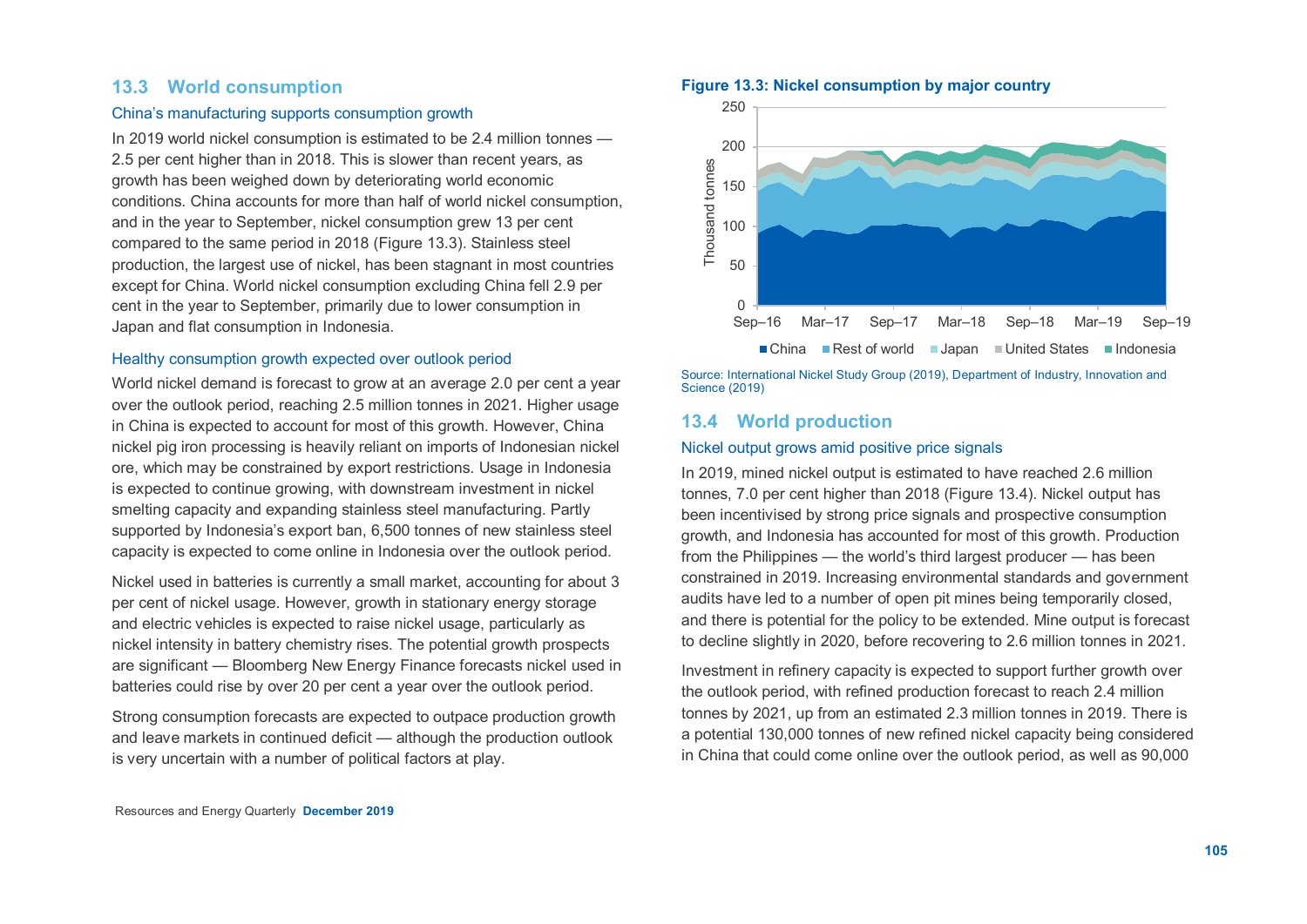tonnes of capacity in Indonesia. The progress of these projects will be dependent on nickel prices maintaining current strength.



#### **Figure 13.4: World nickel production**

Source: International Nickel Study Group (2019), Department of Industry, Innovation and Science (2019)

#### Indonesia's export ban to change market fundamentals

Announcements relating to Indonesia's ban on the export of unprocessed nickel had a significant impact on market sentiment in the second half of 2019. The policy is designed to force the development of downstream refining capacity in Indonesia, including nickel pig iron and stainless steel capacity, as well as potential battery manufacturing. In late August, the Indonesian Government announced that nickel ore exports will be banned from January 2020, earlier than the original 2022 start date. This resulted in price hikes, a rush to increase exports and a lowering of warehouse stock levels. China's imports of unprocessed nickel jumped following the announcement, increasing 56 per cent year-on-year in September.

In late October, the Indonesian Government placed an immediate ban on exports in response to the spike in exports. For companies that could

prove sufficient investment in downstream processing capacity, the export ban was lifted in mid-November.

Removing Indonesia's nickel output from the world market is expected to have significant impacts on world supply, and constrain refinery activity in China. In the past the loss of Indonesia's exports have been accommodated by higher Pilipino production. However, this production is likely to be constrained by capacity limits and seasonal factors.

## **13.5 Australia**

## Export earnings up with strong prices and growing production

Australia's nickel exports are forecast to grow at an average rate of almost 9.0 per cent a year, from \$3.6 billion in 2018–19 to \$4.7 billion in 2020–21 (Figure 13.5). Stronger prices are a significant driver behind this growth. However export volumes are also expected to increase steadily over the outlook period, increasing from 225,000 tonnes in 2018–19 to 270,000 tonnes in 2020–21.

### New projects support Australia's production growth

A positive market environment continues to incentivise growth in Australia's nickel production. Mine production is expected to recover from the outages and closures experienced in 2018–19, lifting from 161,000 tonnes in 2018–19 to a forecast 223,000 tonnes in 2020–21. BHP's Mt Keith Satellite project, which includes the Yakabindie and Venus deposits, is expected to support higher production over the outlook period. The Yakabindie deposit is expected to be exploited first, potentially starting before the end of 2019, however at the time of writing, this had not been confirmed.

A number of mines on care and maintenance are considering reopening, including First Quantum's Ravensthorpe mine, which closed in October 2017. First Quantum has indicated the mine may reopen in the first half of 2020. A drilling program is being pursed to investigate the restart of Poseidon Nickel's Black Swan project, which was placed on care and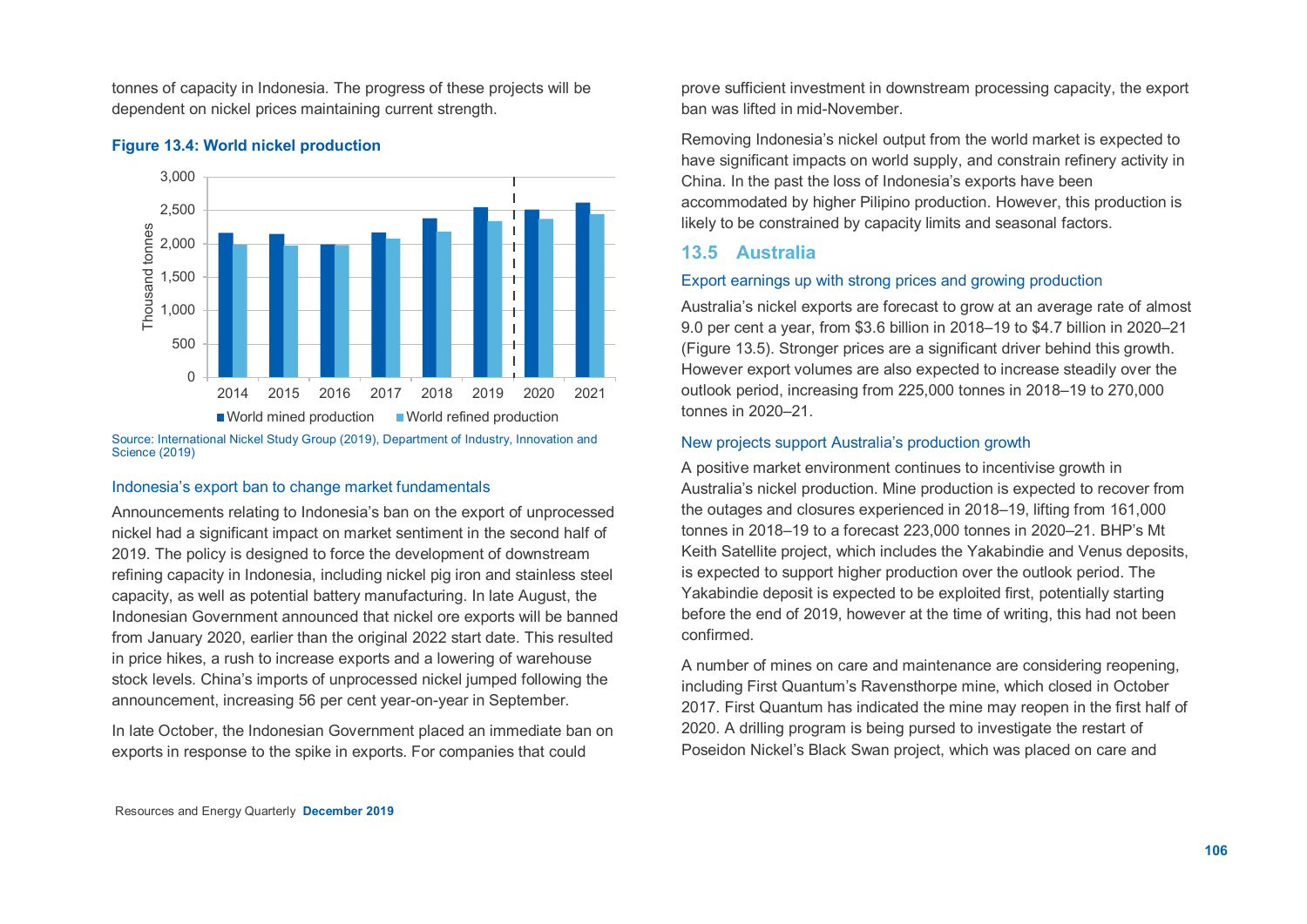maintenance in 2009. Once approved, it is expected these projects could quickly bring production to the market, in 6-12 months.

Growing nickel sulphate demand from battery makers is prompting a flurry of investment activity in nickel (and cobalt) refining capacity. New investment is forecast to push Australia's refinery production up from 114,000 tonnes in 2018–19 to 141,000 tonnes by 2020–21. BHP's Kwinana refinery expansion in Western Australia is one of the largest projects under development. The first stage of 100,000 tonnes of annual capacity is expected to come online in 2020, and will produce nickel sulphate for export to China.

There are a number of nickel-cobalt projects under consideration that could come online beyond the outlook period, pending favourable nickel and cobalt price outlooks (see *Major Projects* chapter).

#### Positive signs for exploration activity

Nickel and cobalt exploration continued to increase in the September quarter, reaching \$64 million, 37 per cent higher year-on-year (Figure 13.6). Higher nickel prices and an interest in cobalt sourced outside of the Democratic Republic of the Congo may have stimulated exploration activity.

#### Revisions to the outlook

Forecasts for Australia's nickel export earnings have been revised down since the September 2019 *Resources and Energy Quarterly.* Lower forecast volumes and price revisions have prompted downward revisions to export earnings of \$1.2 billion and \$896 million for 2019–20 and 2020– 21, respectively.

#### **Figure 13.5: Australia's nickel export volumes and values**



Source: ABS (2019) International Trade in Goods and Services, 5368.0; Department of Industry, Innovation and Science (2019)

#### **Figure 13.6: Quarterly nickel and cobalt exploration expenditure**